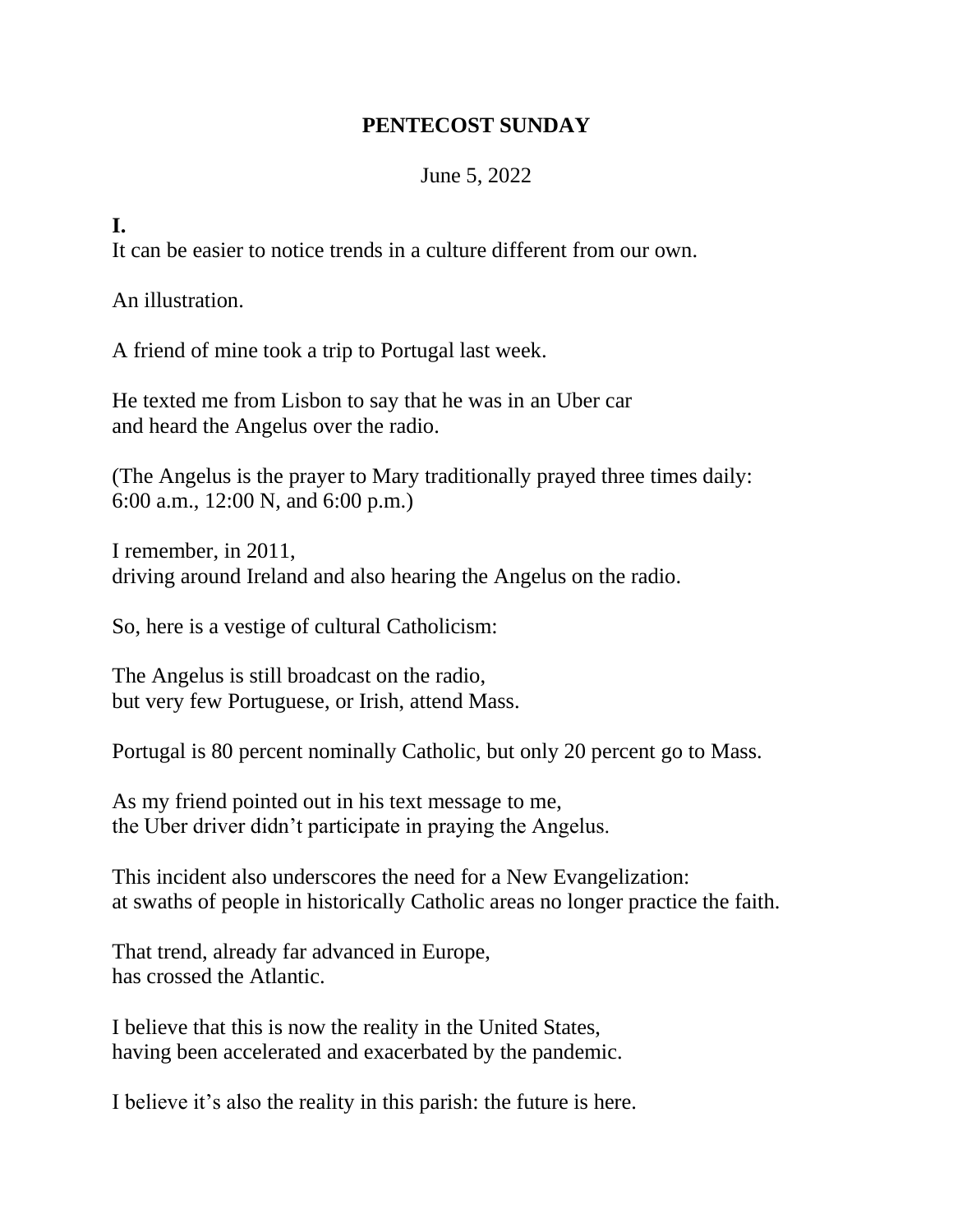## **II.**

Mass attendance here at the Cathedral is only half of what it was before Covid.

Since everything reopened that was a year ago only about 600 people attend Mass here on the weekend.

The church seats 800 people.

Just look at how many empty seats there are in the church!

Numbers are likewise down with regard to religious education, First Holy Communion, and Confirmation.

Other parishes are experiencing a similar decline—more or less as are other Christian denominations.

The statistics tell us that something has changed.

During the height of the pandemic, it was thought and hoped that hunger for the Eucharist would bring everyone back—but it hasn't.

It was thought and hoped that, once we could sing again at Mass, that would bring everyone back—but it hasn't.

It was thought and hoped that the experience of community would bring everyone back—but it hasn't.

It was thought and hoped that that the reimposition of the Sunday obligation would bring everyone back—but it hasn't.

It was thought that when the Covid vaccine became widely available, that would bring everyone back—but it hasn't.

Maybe each of these items has helped in some way, but many people have not yet returned to church.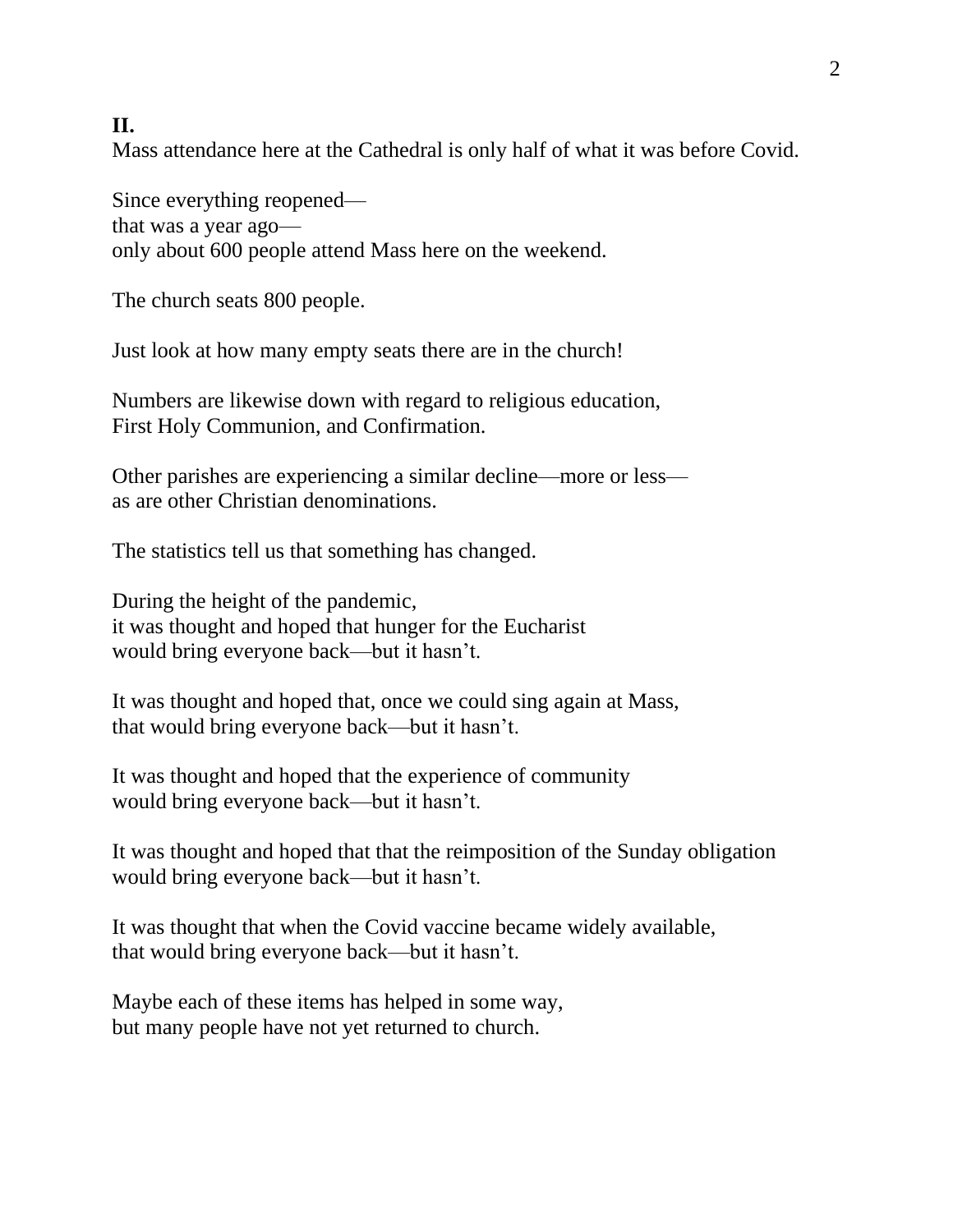It's thought that perhaps livestreaming is the problem, having become a substitute for in-person attendance Mass but, on average, only 15 people watch the livestreamed Mass on Sundays.

And yet, when I go to buy toothpaste at Target, the store is jammed.

Restaurants are doing well.

It's expected to be a busy summer travel season.

The commercials on TV tell us that everyone wants to get together with their friends for a backyard barbecue.

We're now in summer, when Mass attendance usually declines anyway.

And the sociological studies show that the longer people are away, the harder it is for them to come back.

Is it reasonable and realistic to expect that those who are not here will return on their own. when they haven't already?

The decline in religious practice is part of a larger malaise in society: my sense is that people's lives are not yet back to normal.

And with respect to religious practice, there are other contributing factors at work: an aggressively secular culture that is increasingly hostile to religion, and the sexual abuse crisis, which has hurt victims and damaged the Church's credibility.

But, more recently, I think we have to admit that other things have taken the place of God in people's lives.

Without passing judgment or casting aspersions, many Catholics evidently don't understand or value the Eucharist.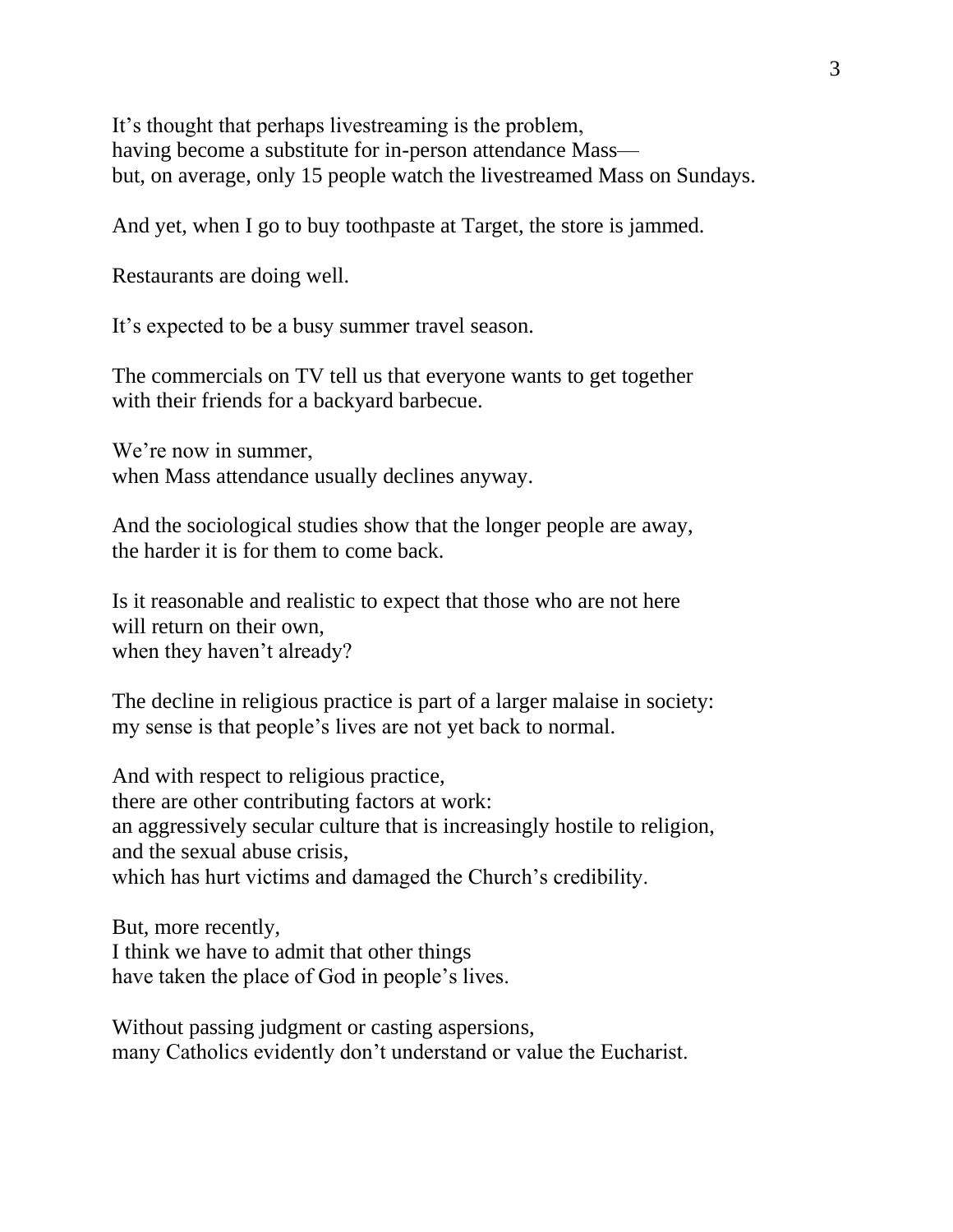If they did, they would be here, because that is what we offer the world something no one else can: the presence of Jesus Christ.

## **III.**

That's where you come in.

You are here, and I am grateful for your witness.

You have a pivotal role to play.

Today is the feast of Pentecost: the commemoration of the outpouring of the Holy Spirit, which empowers the Church to give witness to the death and resurrection of Christ for the forgiveness of sins.

The decline in religious practice is painful to admit, especially for a priest.

I'm addressing this issue because our task is urgent, not because our endeavor is futile.

It's our role especially, you, the lay faithful to help bring back those who are away.

No one else will do it.

This is precisely the New Evangelization: to reach out to those among us who are not practicing.

There's a tendency to look for an institutional solution to the problem.

What is Pope Francis doing about this? Bishop Knestout? Fr. Tony?

But evangelization is the work of the entire community, not just the hierarchy.

In fact, you the lay faithful, are the tip of the Church's missionary "spear."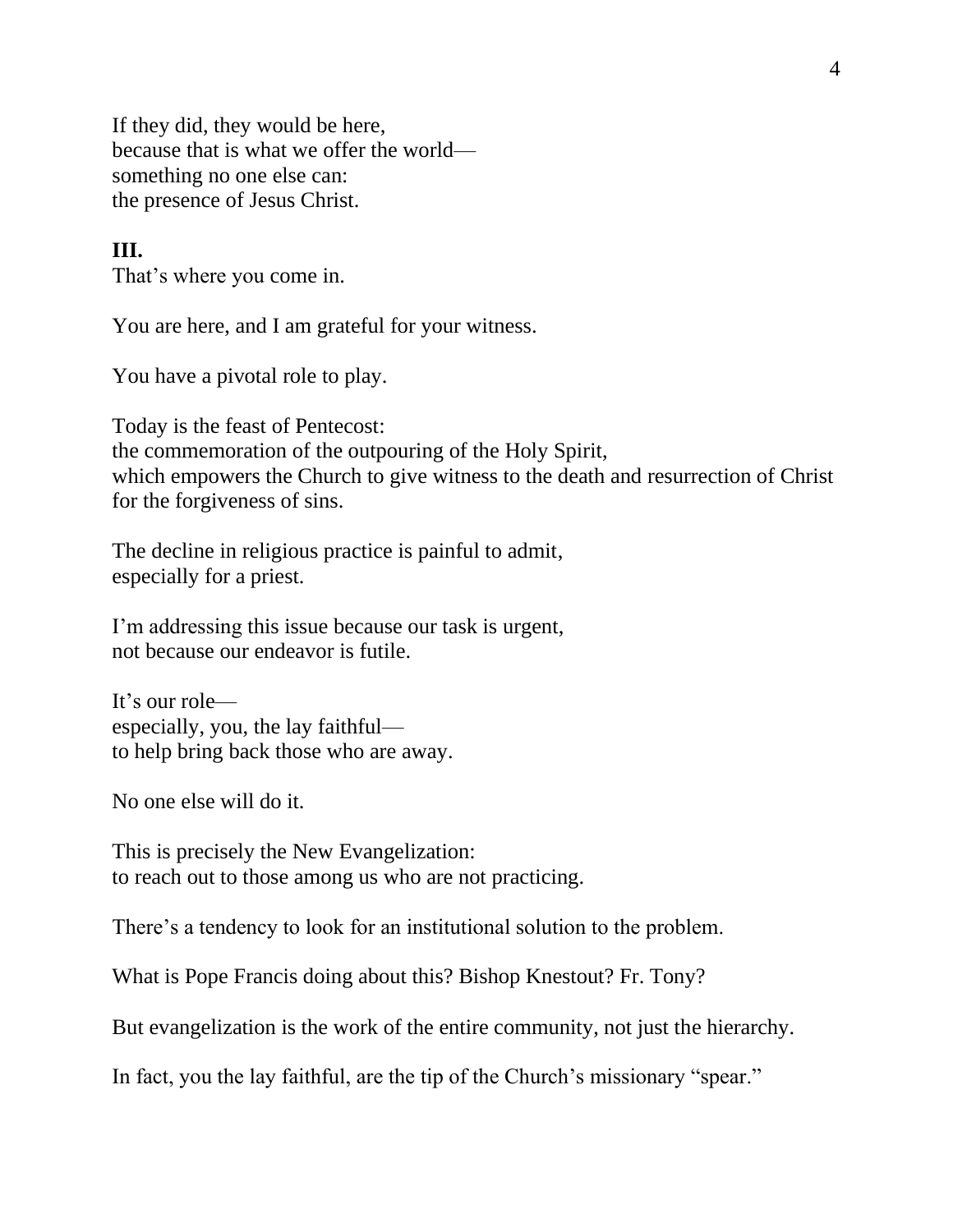My role, as a priest, is to serve you, so that you can evangelize the world.

You can go to places where I can't; You can reach people I cannot.

There's also a temptation to look for a technical fix to the problem.

But let me be honest:

Emails, social media posts, and phone calls will not bring people back.

We've already tried that.

What will bring people back is you.

Evangelization must be personal for it to be effective.

It will happen one encounter at a time, over a period of time.

So, I want to ask you to do something: reach out to one person you know who is away from Church.

Pray for the person.

Genuinely ask how the person is doing.

Listen attentively to the person's concerns.

Without passing judgment, or guilt-tripping, or browbeating, invite the person to attend Mass—with you.

As the opportunity presents itself, give witness to your faith, and explain the significance of the Eucharist, which is Christ himself.

If the person's answer to attending Mass is "no," let it go.